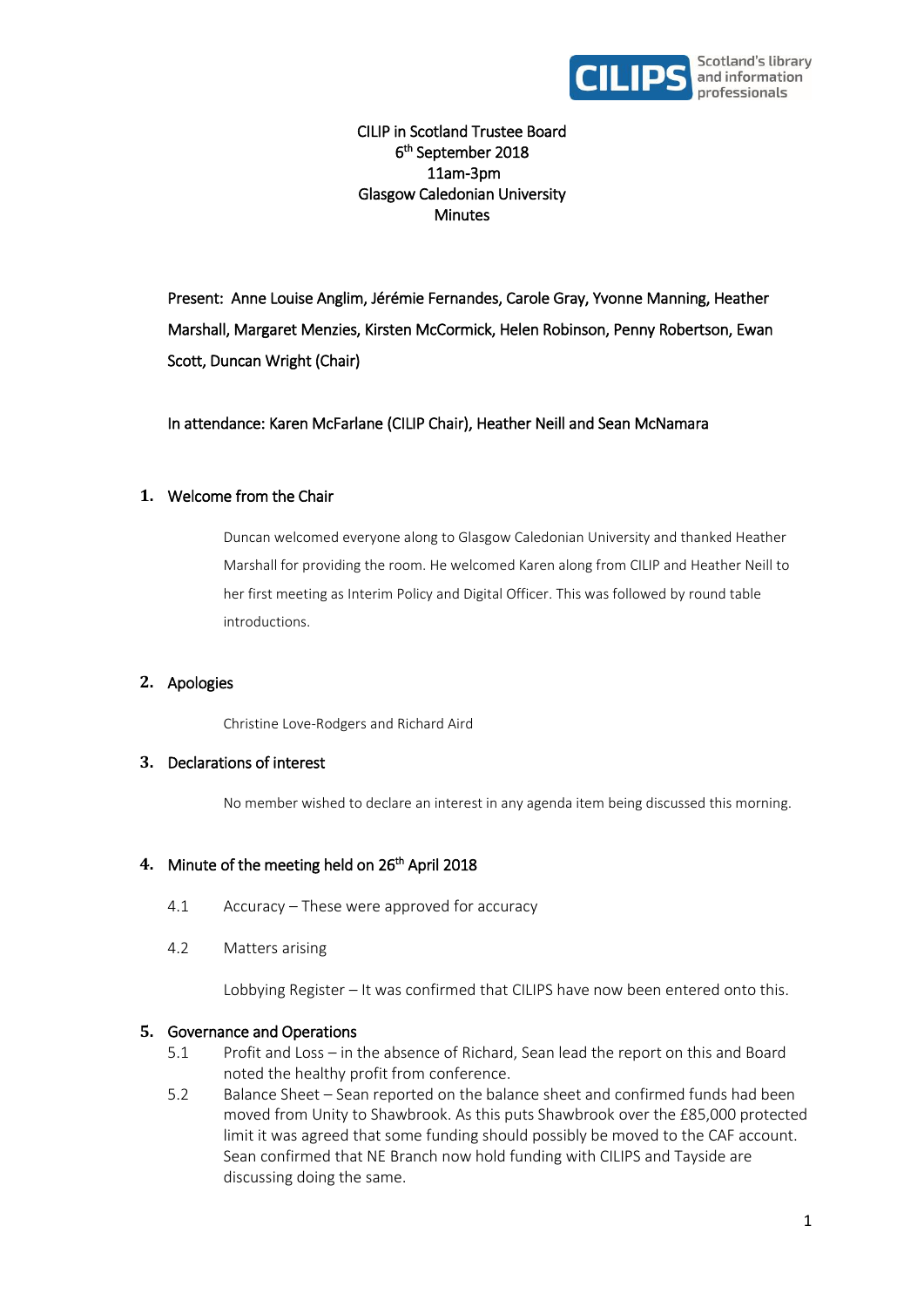Action: Sean will organise a meeting with the finance sub-group to discuss placement of funds.

5.3 Staffing and resources - Duncan updated the meeting on his recent discussions with Nick Poole and Jill Colbert. He confirmed that the intention was for 2 roles to remain in Scotland with some changes made to job descriptions. It was noted that this will not be confirmed until after the 20th September (next CILIP Board meeting). CILIP will be reviewing staffing and capacity as part of their overall financial planning and a 3 person Committee will be convened with CILIP and CILIPS to make recommendations for future staffing in Scotland.

Karen gave an update from a CILIP perspective including highlighting the need and potential for growth via areas such Knowledge and Information Management.

Action: Duncan will keep Sean and the rest of the Board up to date with any further relevant information after 20<sup>th</sup> September.

5.4 CILIPS/CILIP SLA – The final version of this has been shared and was previously agreed by the Executive Group. The Board noted and ratified the decision to sign it and CILIP and CILIPS both now have signed copies.

It was confirmed as running until end of 2019 but the Boards intend to look to agree a multi-year commitment after that. The document will be reviewed before that point. Sean confirmed that he and Heather had received systems training and hardware.

- 5.5 Annual Accounts These were already agreed at the AGM and Trustee Board formally noted this.
- 5.6 Submission of Annual Report and Accounts to OSCR it was noted that Cathy submitted the Annual Report and Accounts in June and that the Director details have been updated to reflect the Interim position of Sean.
- 5.7 AGM Outcomes The draft minute was shared for noting.
- 5.8 Arrangements for President and Trustee elections Board noted that the call for new Trustees will be put out on 17<sup>th</sup> September and close on 14<sup>th</sup> October. If an election is needed this will run throughout November.

The Trustees due to stand down at the end of the year are Duncan Wright and Helen Robinson so we will have 2 vacancies plus the need for a new Vice President.

5.9 GDPR compliance – Sean confirmed that he had received CILIP training for this and we continue to monitor our data collection. It was noted that the main concern for our organisation is event data as CILIP are the controller of membership data.

#### **6.** Standards and Innovation

6.1 Progress Report: National School Library Strategy – Sean conformed that the final draft is now with the Deputy First Minister for approval and that CILIPS had been involved throughout the process via advisory group and the Chair Martina McChrystal. It is hoped the final version will include a strong statement about school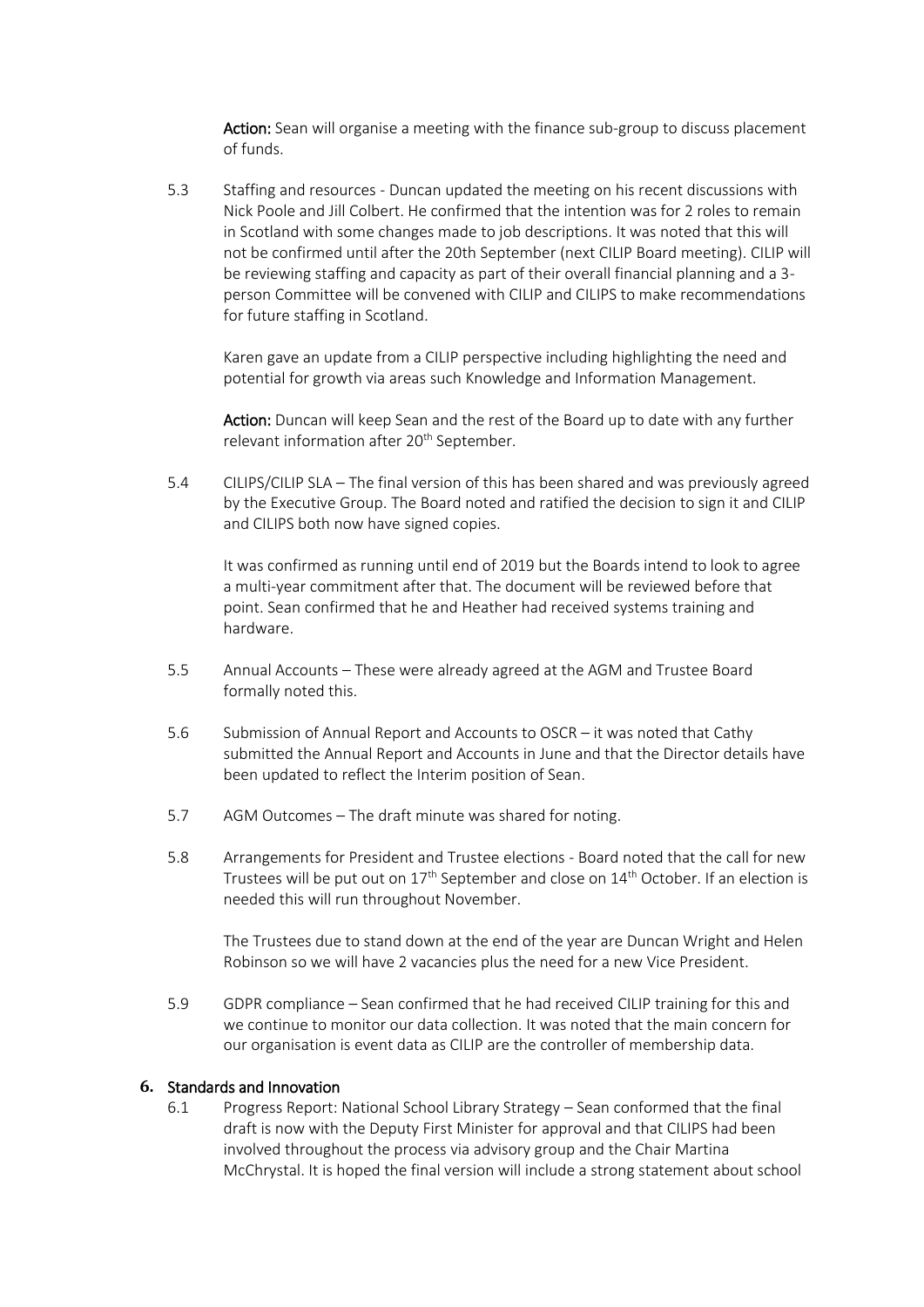librarians. The meeting thanked CILIPS staff and School Libraries Group Scotland Chair Lee-Anne Connor for their input. It was noted that CILIPS would be part of the implementation group for the strategy.

6.2 Attendance at political conferences – A discussion was held over whether CILIPS should attend political conferences in the way Nick Poole does in England. It was agreed that if this is to happen it should be CILIPS staff or Trustees that attend. It was agreed that we should not do anything this year and should instead set up an advocacy sub group to look at all lobbying, campaigning and advocacy work including this type of activity. Ewan Scott, Heather Marshall and Anne Louise Anglim put themselves forward for this.

Action: Sean to send out invite to sub group meeting

## **7.** Advocacy and Workforce Development

7.1 Activity Report – Sean provided an update on all advocacy and other CILIPS activity including meetings with SLIC, Scottish Book Trust, heads of public library services and others. It was noted that Borders had responded to our letter about replacing librarians with pupils to suggest this was not the case and changes were under consultation with staff.

The Board asked if a report from the CILIPS Council could become a standing item on the agenda.

Action: Sean to add Council minutes to November agenda

- 7.2 Membership Report Heather Neill provided this report confirming membership numbers and statistics from web and communications. The meeting requested some information on changes in membership numbers for each sector at future meetings. Some discussion was held on how we might make CILIP membership more relevant to library assistants and the wider sector, it was suggested we gather feedback from less well represented sectors to ask what they see the member benefits as. Action 1: Heather to update report for next meeting to show sector changes. Action 2: CILIPS staff to continue to actively look at how to grow membership numbers via discussions with members and liaising with CILIP
- 7.3 Professional Development Fund Report –It was noted that £1003 was given out in the June awards and that no award was made in September. It was felt the new updated criteria may be unclear.

Action: Criteria to be looked at and wording altered slightly for clarity.

- 7.4 Annual Conference 2018 report The Trustees were talked through the conference feedback. It was noted that feedback was overall very positive. Some discussion was held on how we might improve future events including attracting more heads of service and library assistants.
- 7.5 Annual Conference 2019 The Board approved a return to Dundee Apex on June 3-4<sup>th</sup> in 2019.

Actions: Sean to set up planning committee for the programme for conference in 2019 and also issue an informal call for Conference suggestions in the newsletter.